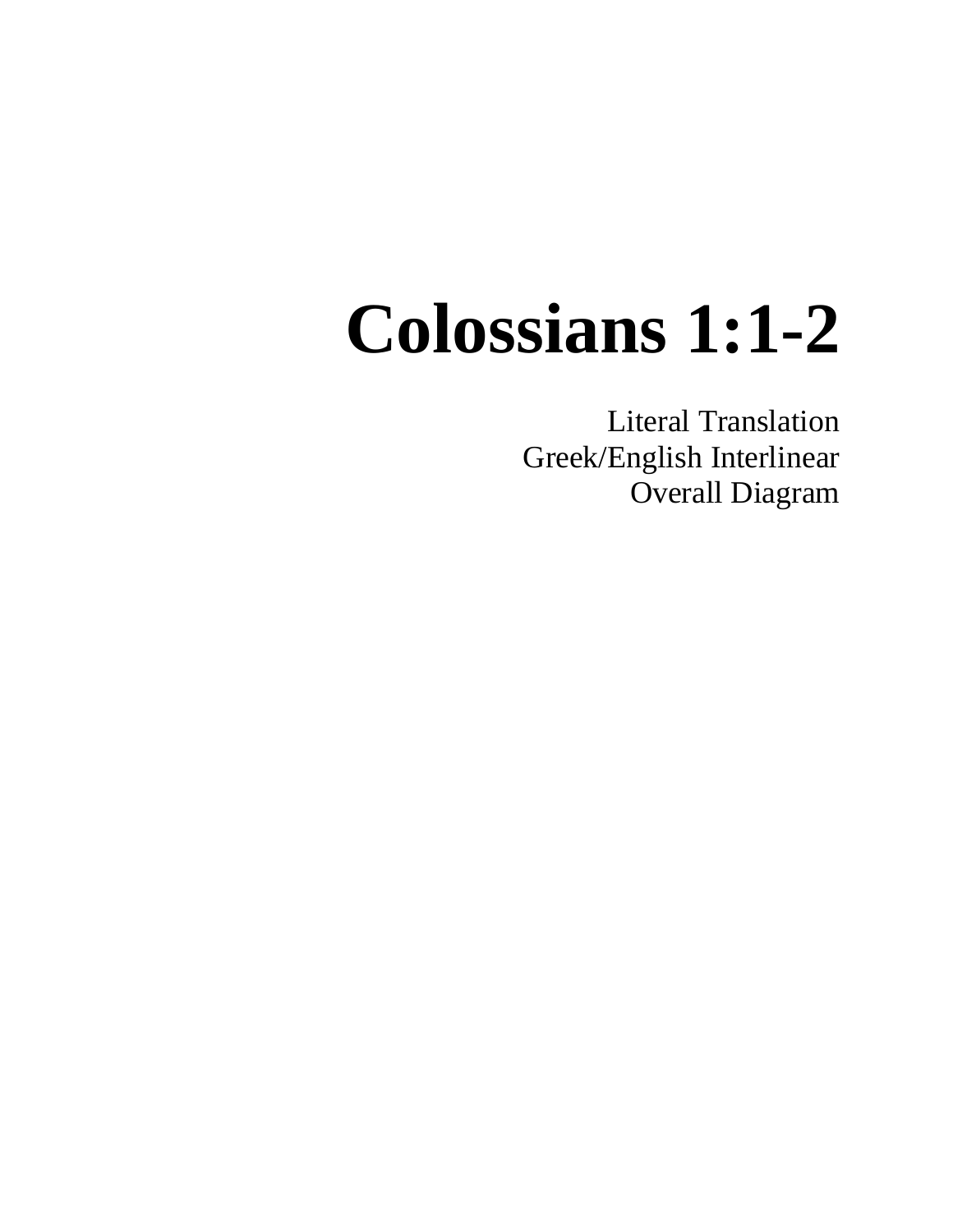**Colossians 1:1-2** Literal English Translation

**Colossians Chapters 1-2 The Doctrine of Completeness in Christ**

**Colossians 1:1-2 The Preface of Paul**

> Colossians 1:1-2a The Introduction

**1 Paul,** *an* **Apostle of Jesus Christ through** *the* **will of God, and the brother Timothy,**

**2 to the saints in Colossae and** *the* **faithful brothers in Christ;**

Colossians 1:2b The Salutation

**grace** *is* **to you and peace from God our Father [and Lord Jesus Christ].**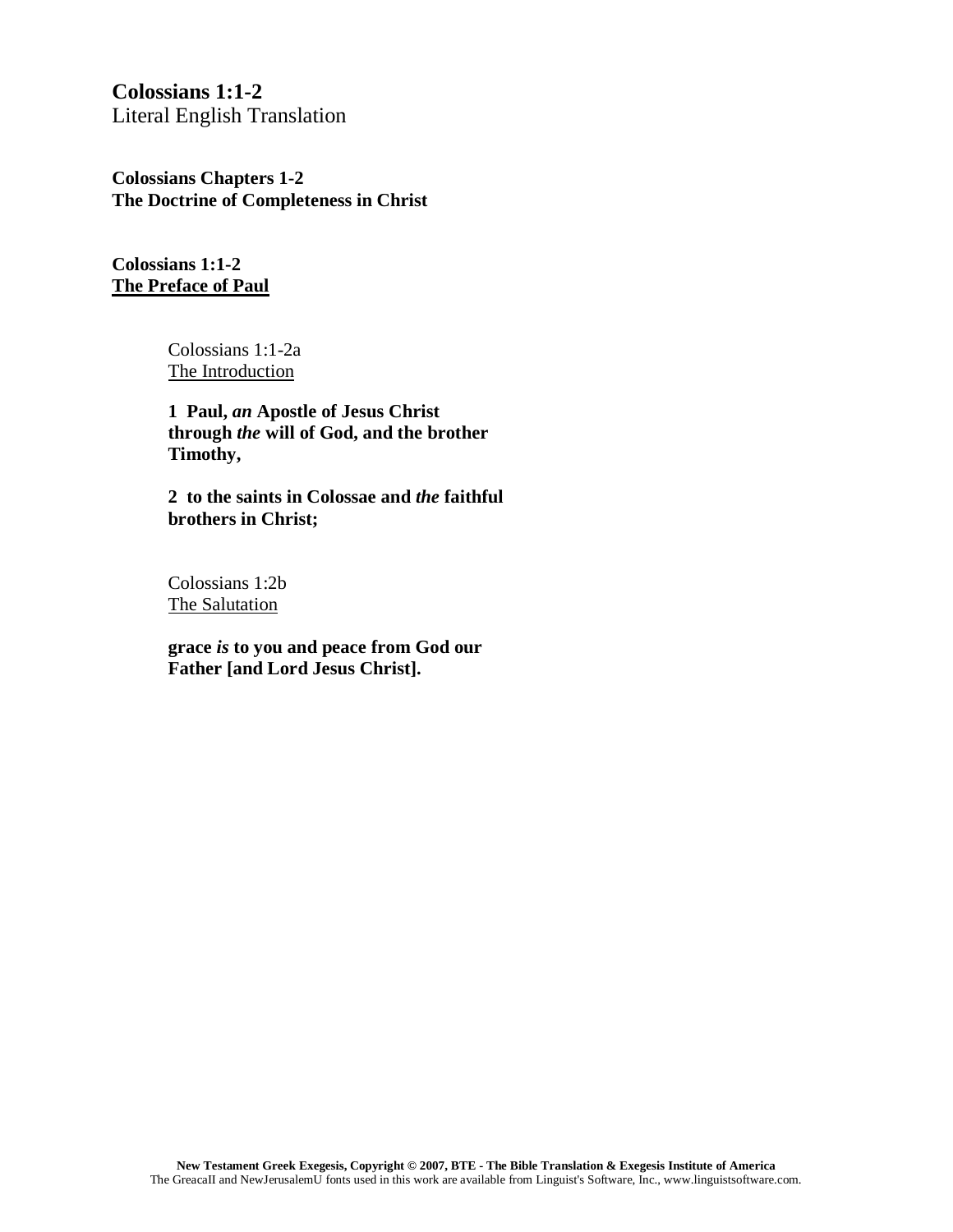## Colossians 1:1-2

Greek / English Interlinear

| Paul                                                   |    | 1) Παῦλος ἀπόστολος Ἰησοῦ Χριστοῦ (Ἰησοῦ) διὰ θελήματος<br>apostle of Jesus Christ (of Jesus) through |      |           |     |              |          |      | will    | $\Theta$ $\epsilon$ o $\hat{\nu}$ ,<br>of God, |
|--------------------------------------------------------|----|-------------------------------------------------------------------------------------------------------|------|-----------|-----|--------------|----------|------|---------|------------------------------------------------|
| Τιμόθεος ο αδελφος,<br>καὶ<br>and Timothy the brother, |    |                                                                                                       |      |           |     |              |          |      |         |                                                |
| the                                                    | in | 2) τοῖς ἐν Κολοσσαῖς ἁγίοις καὶ πιστοῖς ἀδελφοῖς ἐν Χριστῷ· χάρις<br>Colosse                          |      | to saints | and | faithful     | brothers | in   | Christ; | grace                                          |
|                                                        |    | ύμιν και είρήνη άπό Θεού πατρός ήμων [και Κυρίου Τησού<br>to you and peace                            | from | God       |     | Father of us | [and]    | Lord | Jesus   |                                                |
| Χριστού].                                              |    |                                                                                                       |      |           |     |              |          |      |         |                                                |

 $C$ hrist].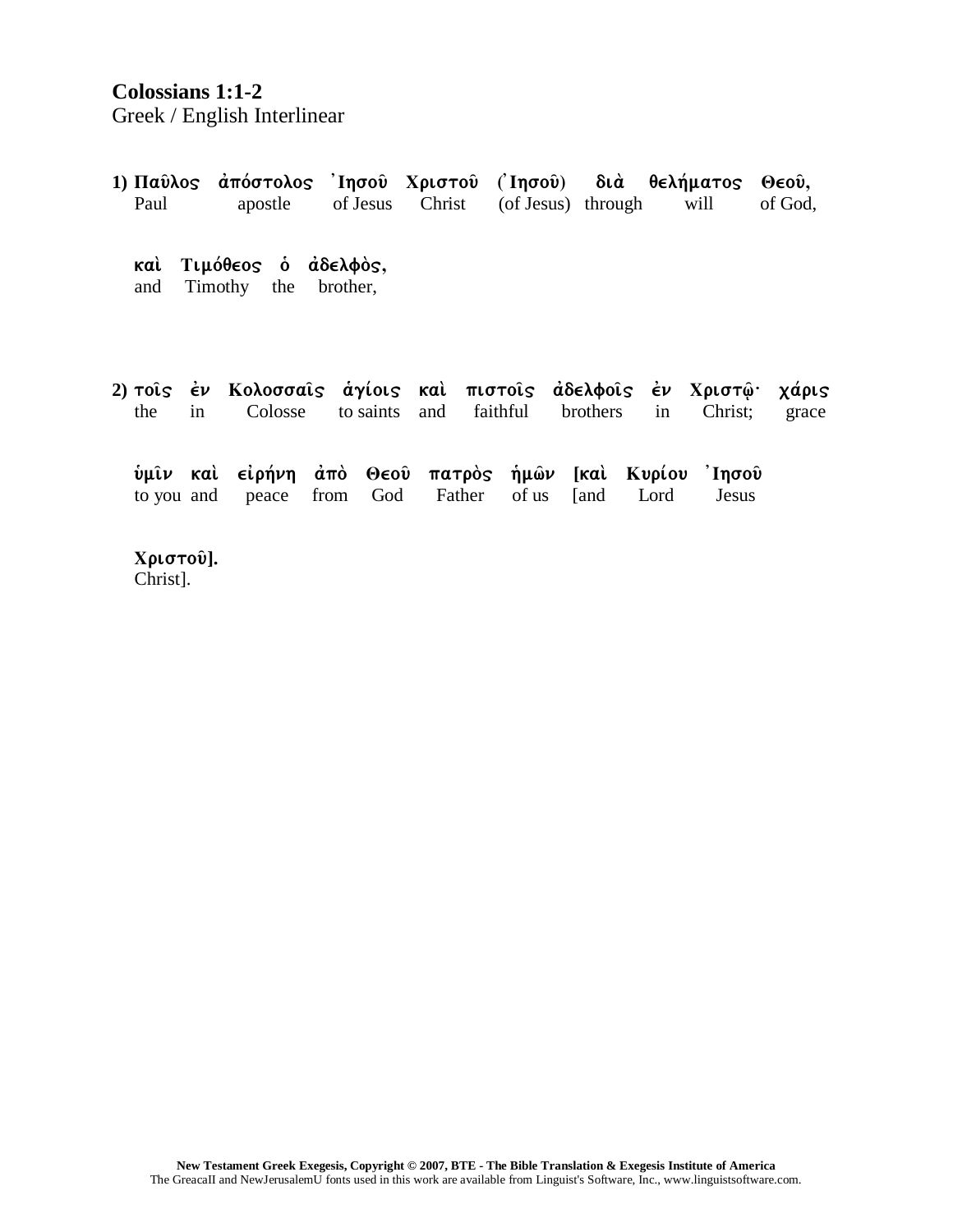**Colossians 1:1-2** Diagram